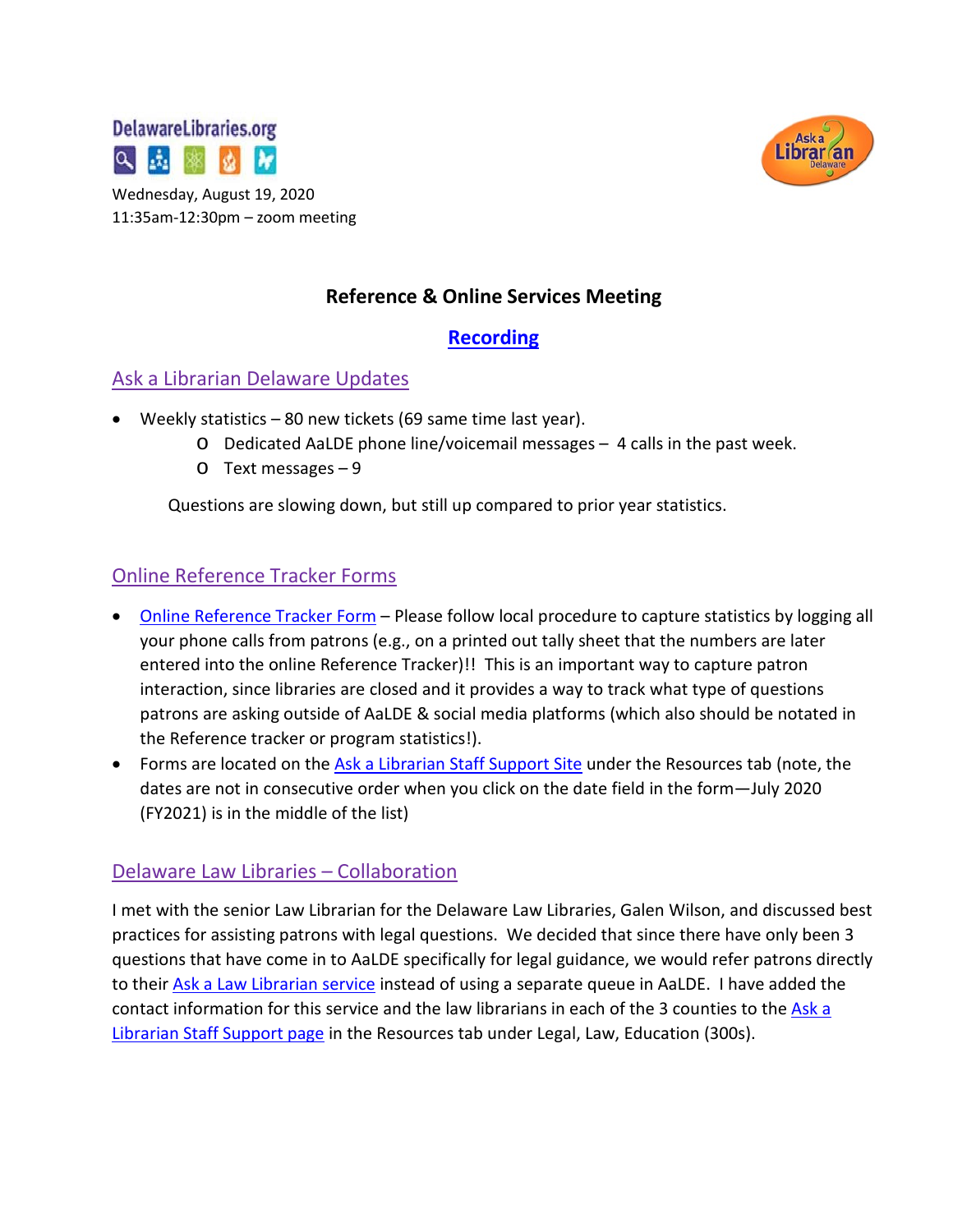[21-Day Racial Equity](https://deracialequitychallenge.org/) & Social Justice Challenge – began on Monday, August  $17<sup>th</sup>$ . I hope you all were able to sign up for it! Here's an example of Day 1 content: [26 mini films](https://www.nytimes.com/2017/03/15/learning/lesson-plans/25-mini-films-for-exploring-race-bias-and-identity-with-students.html) from the New York Times (I highly recommend watching at least a few!). If you have signed up but haven't received the daily challenge emails or have any questions about it, please email Tierra Fair, train @uwde.org.

#### North American Virtual Reference Conference/Webinar Series – February 2021

The Collaborative Virtual Reference group I am affiliated with is planning a virtual reference conference/webinar series in mid-February 2021. Please send me any topics you'd like to see presented and stay tuned for the call for proposals sometime this fall! If you'd like to check out the archives for the 2019 conference, please visit [this website.](https://sites.google.com/view/navrconference/)

# **Other Updates**

- The **[Dolly Parton Imagination Library](https://lib.de.us/imagination/)** is now available to every child in the State of Delaware from 0-5 years old! Please post on your websites/social media. Marketing materials with the correct sizes for specific platforms are on the [Consortium site.](https://consortium.lib.de.us/2020/08/01/imagination-library-information/) There is also an **FAQ on AaLDE** with instructions on how patrons can sign their child/children up for the program that you copy/paste into a reply if they submit a question via AaLDE.
- **Unite Delaware** 1<sup>st</sup> Client entered!!! Thank you Pam @ Milton Library!!! Pam shared her experience with receiving the phone call from the patron and entering his information into the platform. There were "pop-ups" that guides through the process that were very helpful. The only negative thing was that there was no email notification that the patron had later submitted their consent to move forward with the referral to receive assistance. I have an email out to Unite Delaware asking about this and the possibility of receiving an alert. I just happened to be in the platform and saw that the consent came through but there was not a referral to any service yet. I emailed Pam & she promptly sent the referral through for the patron. Pam said it took about 15 minutes on the phone with the patron, but only because she went through the list of organizations to find a good fit for the patron to fulfill his need.
	- $\circ$  One suggestion that would be helpful is when you enter a patron's information and have to wait for consent, please add a note in the Notes field, which is located under the Overview tab in the client's record (which I couldn't see during the zoom meeting because the zoom control panel was in the way when I was on the correct screen).
	- o Please [email me](mailto:missy.williams@lib.de.us) if you'd like to sign up to participate with Delaware Libraries for Unite Us Delaware, if you haven't done so already. It's really such a great resource for the libraries to utilize for the patrons!

Thank you, again, for sharing your experience with the Unite Delaware platform, Pam!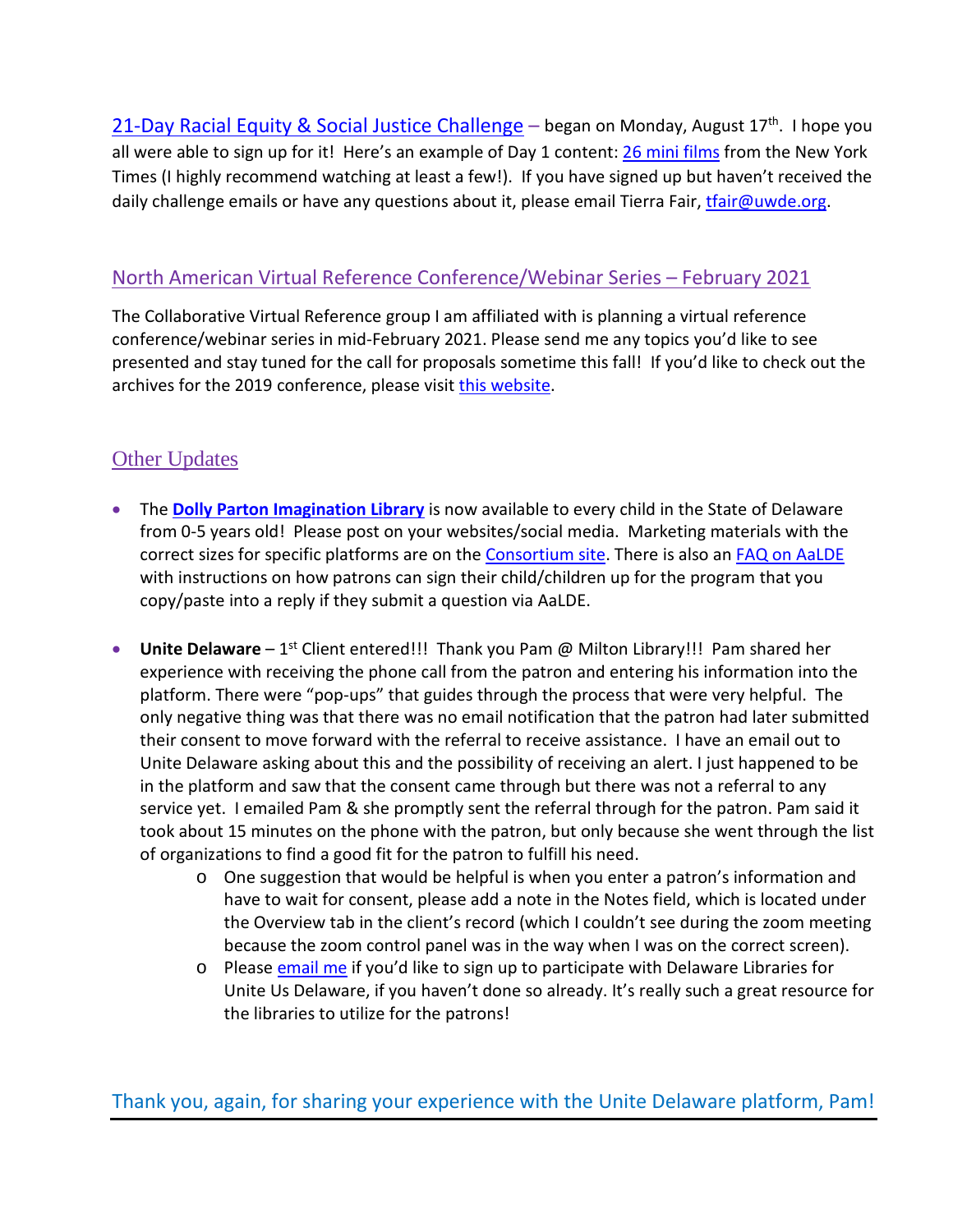# Circulation/Catalog Updates

Michelle from the DLC team shared a few updates:

- **Holds pick up is now available for 9 days before expiring on the shelf**
- **Please send any updates to your library's curbside schedule & other important information for the DLC COVID-19 Closing Google spreadsheet**
	- o <https://tinyurl.com/DLC-C19> located on [COVID-19 LibGuide](https://guides.lib.de.us/delibraries/COVID-19) for staff
	- o Send ticket into helpdesk [helpdesk@lib.de.us](mailto:helpdesk@lib.de.us) for any updates to this spreadsheet
- **Email Notice went out yesterday for scheduled maintenance to re-index the catalog database on Saturday, August 22 starting at 6pm**
	- o This should fix the occurrence of the records that say "unavailable for display"
	- o Will take approximately 5 hours searching oddities will occur in WorkFlows and E-Library (classic catalog), but should not affect the online catalog (Enterprise), the DLC mobile app, or Director's Station.
	- o Please contact [helpdesk@lib.de.us](mailto:helpdesk@lib.de.us) with any questions or problems.
- **Possible WorkFlows upgrade is scheduled for October 11, 2020 that will have some neat enhancements included in the upgrade.**
	- o Please stay tuned for more information and call to assist with testing.

#### No Other Updates!

Everyone was quiet today with no other updates and we ended the meeting early.

# Next meeting – Wednesday, September 2nd, 11:30-12:30pm

Please register through LibCal\*: <https://delawarelibraries.libcal.com/event/6996553>

\*Note - If you do not register for the event, you will not receive a reminder email with the meeting links nor possibly the meeting notes\*\*. For security purposes, the meeting password may be changed, so please do check your email for the most recent/current meeting links.

\*\*meeting notes are sent out to all registered participants and those on the Reference Listserv email distribution list.